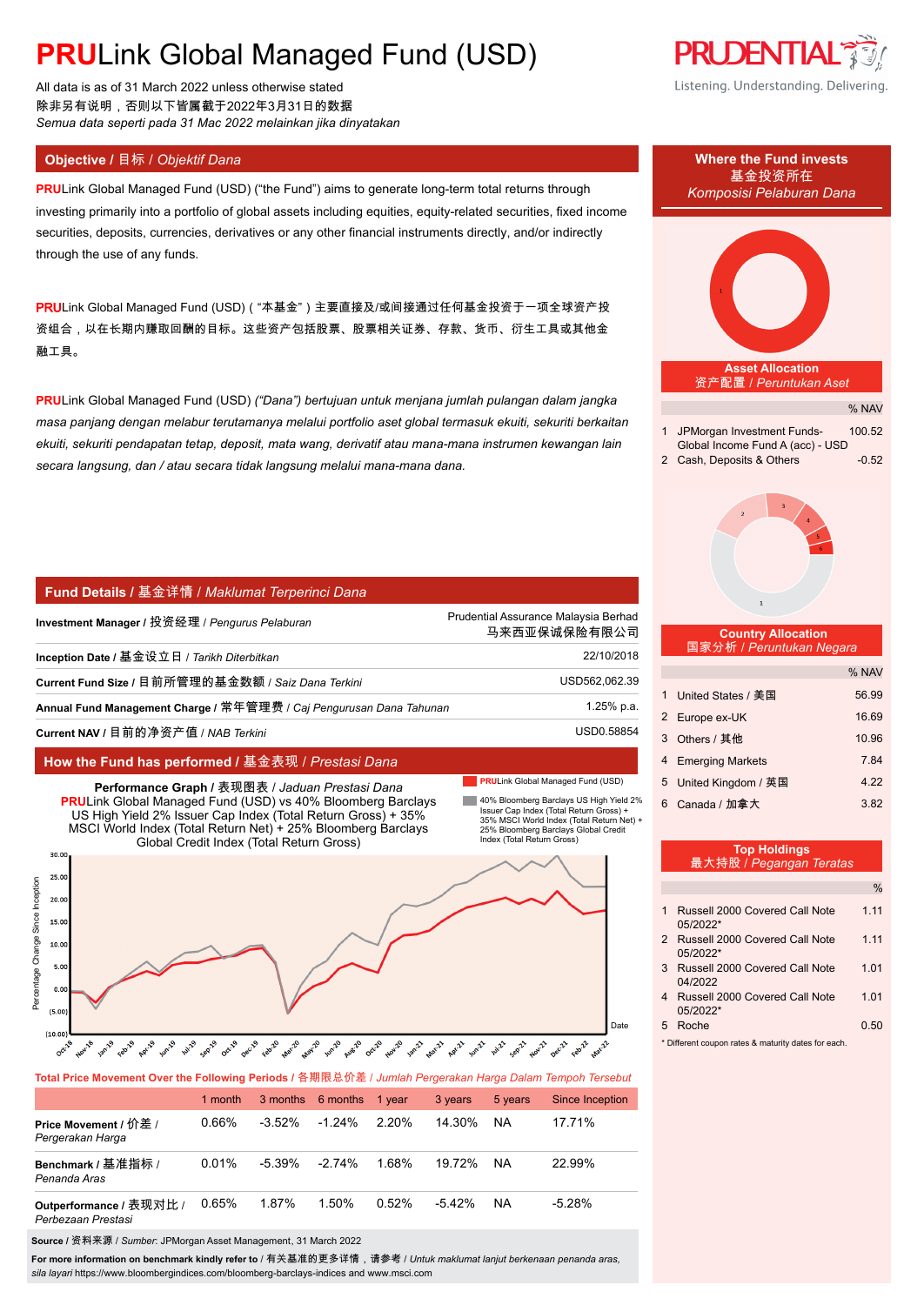# **PRU**Link Global Managed Fund (USD)

All data is as of 31 March 2022 unless otherwise stated 除非另有说明,否则以下皆属截于2022年3月31日的数据 *Semua data seperti pada 31 Mac 2022 melainkan jika dinyatakan*

# **Monthly Update /** 每月简报 / *Peningkatan Bulanan*

#### **Market Review /** 市场回顾 */ Tinjauan Bulanan*

After delivering negative returns for the first two months of 2022, global equities rebounded in March, with the MSCI World Index gaining 3.1% in local currency terms. Improvements during talks between Russia and Ukraine in Istanbul fed some optimism in markets, but an imminent cease-fire is still unlikely. Furthermore, the potential need for a faster pace of interest rate hikes to combat higher inflation has once again started to dominate investor sentiment.

在2022年首两个月取得负回酬的全球股市,如今在3月回弹,MSCI世界指数涨3.1%(以地方货币为单位)。俄罗斯和乌克兰在伊斯坦堡的谈判所取得的进展令 市场感到乐观,但急速停火仍未在望。此外,央行加速升息以应付通膨的需要,再次开始左右投资者的情绪。

*Setelah menyampaikan pulangan negatif untuk dua bulan pertama 2022, ekuiti global melonjak kembali pada Mac, dengan Indeks Dunia MSCI memperoleh 3.1% dalam terma mata wang tempatan. Kemajuan semasa perbincangan antara Rusia dan Ukraine di Istanbul memberi sedikit keyakinan dalam pasaran, tetapi gencatan senjata dalam masa terdekat masih belum tercapai. Tambahan pula, potensi keperluan bagi kenaikan kadar faedah yang lebih pantas untuk memerangi peningkatan inflasi mula menguasai sentimen pelabur sekali lagi.*

#### **Market Outlook /** 市场展望 */ Gambaran Bulanan*

We believe a cautious overall stance remains warranted for now given the multitude of shocks facing the global economy . Nonetheless, macro fundamentals globally remain strong, with an encouraging sign that underlying demand remains firm following temporary Covid-19 related disruptions.

# 由于全球经济目前受到大量的惊吓,我们相信整体必须保持谨慎的立场。尽管如此,全球的宏观经济基础依旧强稳,令人鼓舞的是受到新冠病毒相关的暂时性干 扰的需求仍然稳健。

*Kami percaya pendirian berwaspada keseluruhan yang adalah wajar buat masa ini memandangkan ekonomi global sedang mendepani pelbagai kejutan. Namun begitu, asas makro secara global masih mantap, dengan tanda menggalakkan bahawa permintaan asas kekal kukuh selepas mengalami gangguan sementara berkaitan Covid-19.*

#### **Fund Review & Strategy /** 基金表现评论与投资策略 */ Tinjauan dan Strategi Dana*

The Fund returned 0.66% for the month, outperforming the benchmark return of 0.01% by 0.65%. Year-to-date, the fund returned -3.52%, outperforming the benchmark return of -5.39% by 1.87%.

Within our hybrids allocations, global equity, global REITs and covered call contributed positively to performance while the performance of US government bonds , US high yield and emerging market equity detracted from performance.

The Fund strategy would adopt multi-asset approach with a focus on risk-adjusted income. Tighter monetary policy, the Russia-Ukraine conflict, and lingering inflation have combined to put the brakes on global growth. As asset markets recalibrate to the evolving economic environment, we expect continued volatility and to reduce risk levels accordingly.

本基金在检讨月份的回酬为0.66%,超越0.01%的基准回酬0.65%。年度至今,本基金的回酬为-3.52%,高于-5.39%的基准回酬1.87%。

在我们的混合配置当中,全球股市、全球不动产投资信托(REIT)和备兑认购期权对基金表现作出正面的贡献。美国政府债券、美国高回酬债券与新兴股项的表 现则拉低了相对回酬。

### 本基金采取了多元资产的投资策略,并将重点放在经风险调整的收益上。较为紧缩的货币政策、俄罗斯-乌克兰冲突,以及仍未消退的通膨,都是令全球成长受阻 的因素。在资产市场适应着不断变化的经济环境时,我们预测市况会持续波动,因此会依据情况减少投资风险。

*Dana memperoleh pulangan 0.66% di bulan ini, mengatasi pulangan penanda aras 0.01% sebanyak 0.65%. Sejak awal tahun hingga kini, Dana menjana pulangan -3.52%, mengatasi pulangan penanda aras -5.39% sebanyak 1.87%.*

*Dalam lingkungan peruntukan hibrid kami, ekuiti global, REIT global dan panggilan terlindung menyumbang secara positif kepada prestasi manakala prestasi bon kerajaan AS, hasil tinggi AS dan ekuiti pasaran memuncul pula sebaliknya.*

*Strategi Dana akan menerima pakai pendekatan berbilang aset dengan penumpuan ke atas pendapatan terlaras risiko. Dasar monetari yang lebih ketat, konflik Rusia-Ukraine, dan inflasi yang berlarutan telah menyatu untuk merencatkan pertumbuhan global. Pada ketika pasaran aset beradaptasi terhadap persekitaran ekonomi yang berubah, kami menjangkakan volatiliti yang berterusan dan mengurangkan paras risiko dengan sewajarnya.*